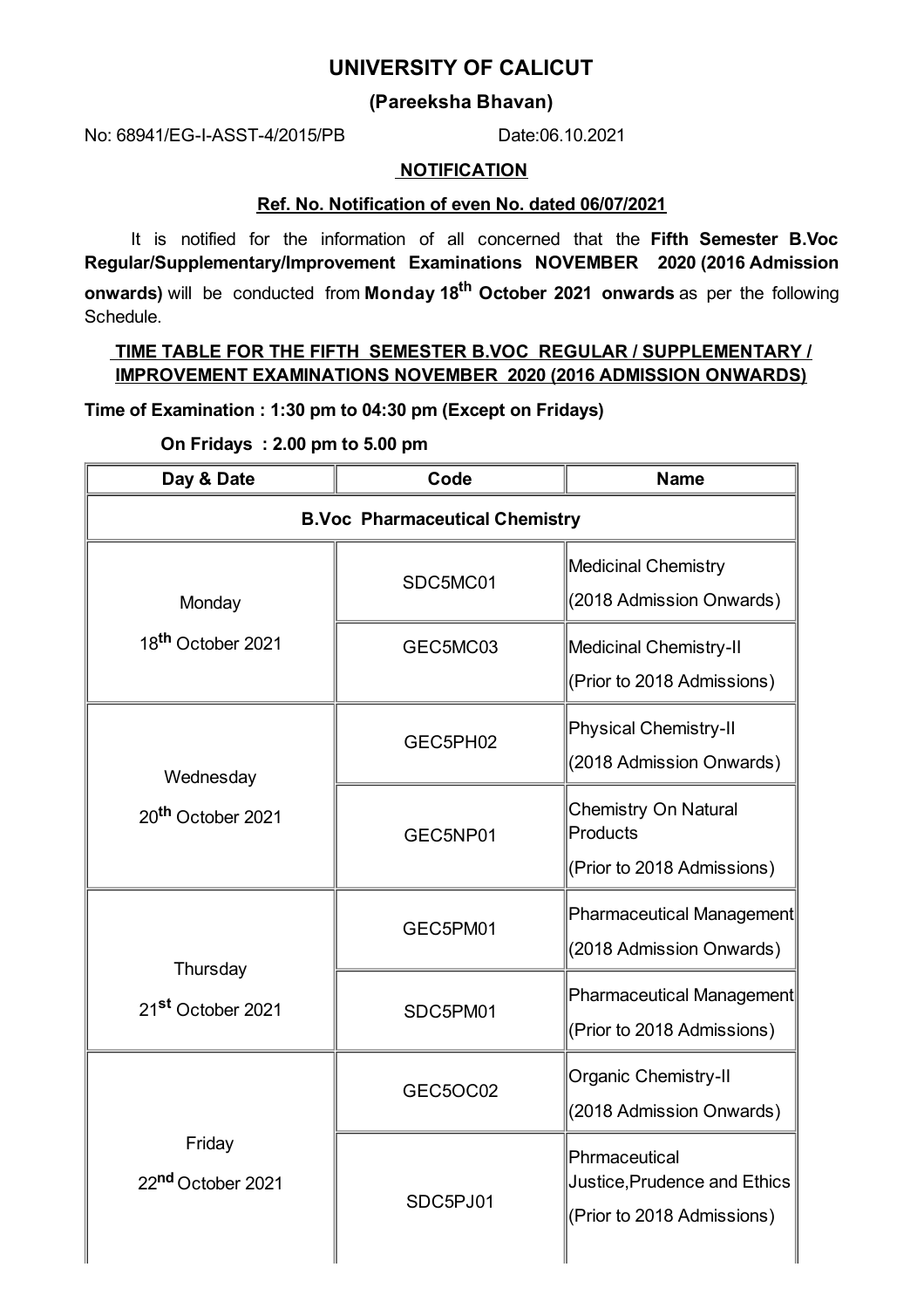| Saturday<br>23rd October 2021              | SDC5EV01                         | <b>Health Education And</b><br><b>Community Pharmacy</b><br>(2018 Admission Onwards) |  |
|--------------------------------------------|----------------------------------|--------------------------------------------------------------------------------------|--|
|                                            | SDC5EV02                         | Introduction to<br>Pharmacognosy<br>(2018 Admission Onwards)                         |  |
|                                            | GEC5CE01                         | Chemistry in Everyday Life<br>(Prior to 2018 Admissions)                             |  |
|                                            | <b>B.Voc Jewellery Designing</b> |                                                                                      |  |
| Monday<br>18 <sup>th</sup> October 2021    | GEC5HR13                         | <b>Human Resource</b><br>Management                                                  |  |
| Wednesday<br>20 <sup>th</sup> October 2021 | GEC5PP14                         | Psychology And Personal<br>Growth                                                    |  |
| Thursday<br>21 <sup>st</sup> October 2021  | GEC5LS15                         | Life Skill Development                                                               |  |
| Friday<br>22nd October 2021                | GEC5AD16                         | Advertising                                                                          |  |
| Saturday<br>23rd October 2021              | SDC5JD17                         | <b>Advanced Jewellery</b><br>Designing-II                                            |  |
| <b>B.Voc Gemmology</b>                     |                                  |                                                                                      |  |
| Monday<br>18 <sup>th</sup> October 2021    | GEC5HR13                         | <b>Human Resource</b><br>Management                                                  |  |
| Wednesday<br>20 <sup>th</sup> October 2021 | GEC5PP14                         | <b>Psychology And Personal</b><br>Growth                                             |  |
| Thursday<br>21 <sup>st</sup> October 2021  | GEC5LS15                         | Life Skill Development                                                               |  |
| Friday<br>22nd October 2021                | GEC5AD16                         | Advertising                                                                          |  |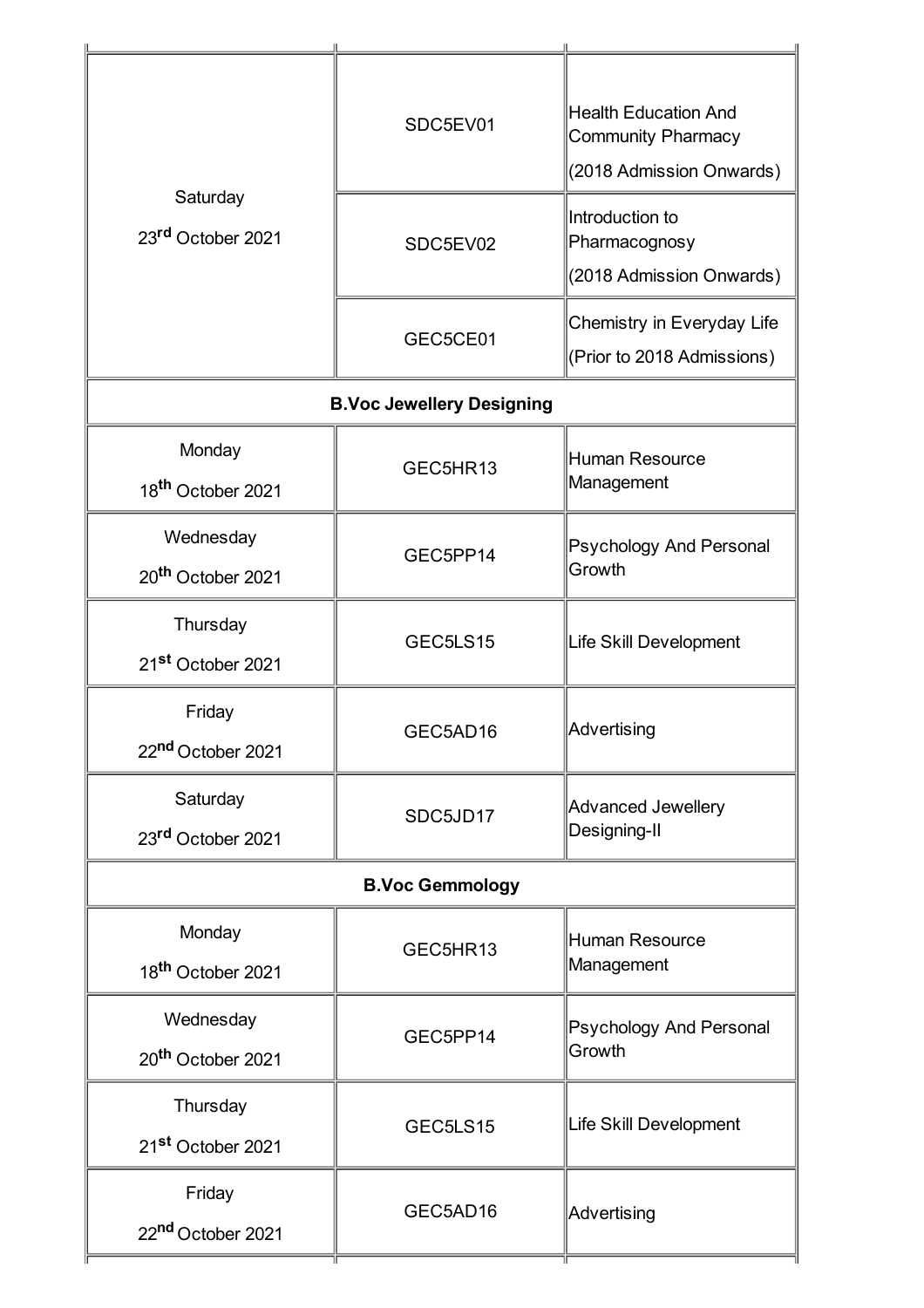| Saturday<br>23rd October 2021             | SDC5GM17                                   | Diamond Grading and<br>Sorting                              |  |  |
|-------------------------------------------|--------------------------------------------|-------------------------------------------------------------|--|--|
|                                           | <b>B.Voc Broadcasting &amp; Journalism</b> |                                                             |  |  |
| Monday                                    | GEC5FA13                                   | <b>Film Appreciation</b><br>(2018 Admission Onwards)        |  |  |
| 18 <sup>th</sup> October 2021             | GEC5FA13                                   | <b>Film Appreciation</b><br>(Prior to 2018 Admissions)      |  |  |
| Wednesday                                 | SDC5BJ17                                   | Online Journalism<br>(2018 Admission Onwards)               |  |  |
| 20 <sup>th</sup> October 2021             | GEC5MS14                                   | Media And Society<br>(Prior to 2018 Admission)              |  |  |
| Thursday<br>21 <sup>st</sup> October 2021 | GEC5LS15                                   | <b>Life Skill Development</b><br>(2018 Admission Onwards)   |  |  |
|                                           | SDC5BJ21                                   | Sports Journalism<br>(Prior to 2018 Admission)              |  |  |
| Friday<br>22 <sup>nd</sup> October 2021   | SDC5BJ18                                   | Documentary Film<br>Production<br>(2018 Admission Onwards)  |  |  |
|                                           | SDC5BJ18                                   | Documentary Film<br>Production<br>(Prior to 2018 Admission) |  |  |
| Saturday<br>23rd October 2021             | SDC5BJ19                                   | Development<br>Communication<br>(2018 Admission Onwards)    |  |  |
|                                           | SDC5BJ17                                   | Media Management<br>(Prior to 2018 Admission)               |  |  |
| Monday<br>25 <sup>th</sup> October 2021   | SDC5BJ19                                   | Digital Journalism<br>(Prior to 2018 Admission)             |  |  |
| Tuesday<br>26 <sup>th</sup> October 2021  | SDC5BJ20                                   | <b>Business Journalism</b><br>(Prior to 2018 Admission)     |  |  |
|                                           |                                            |                                                             |  |  |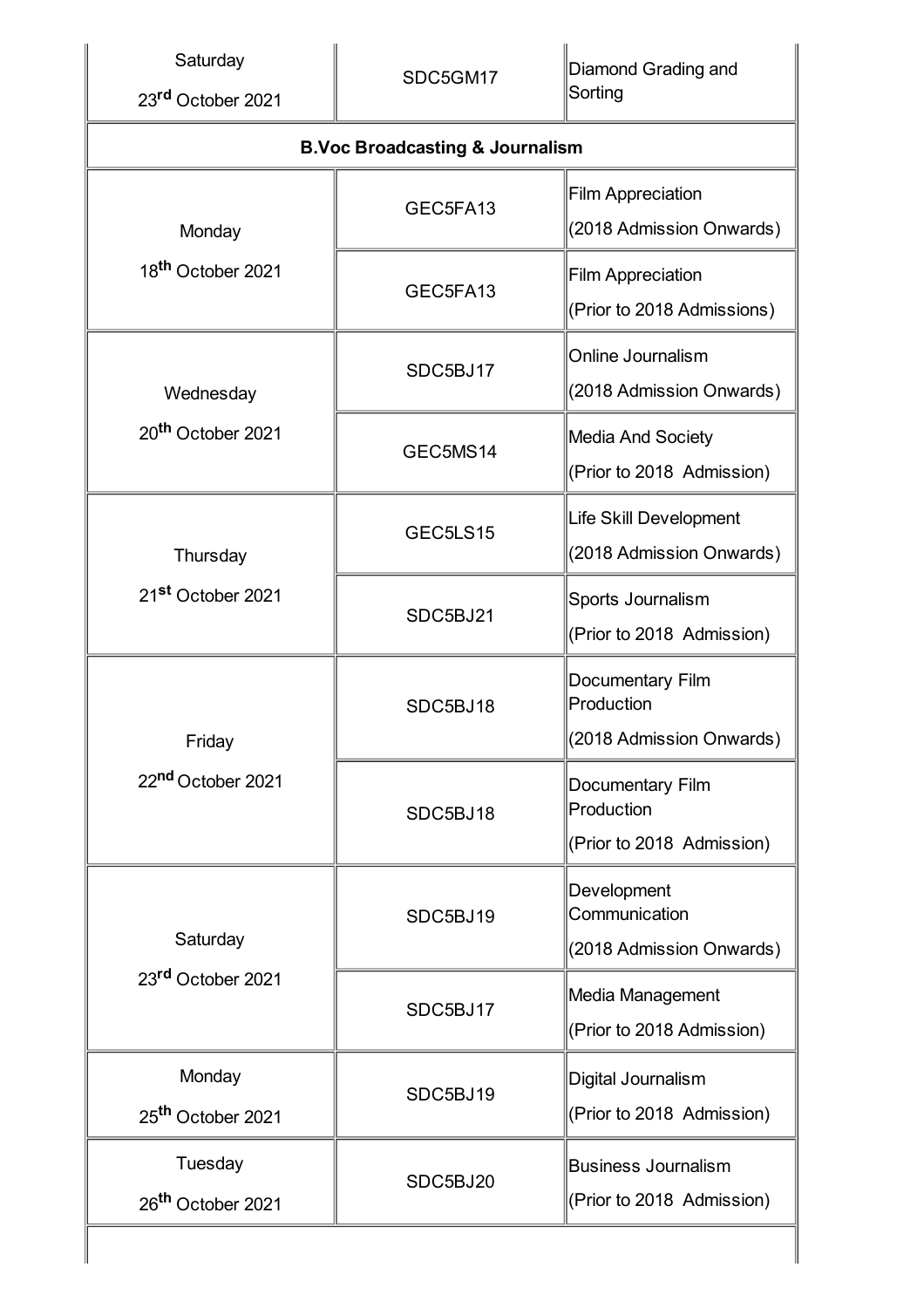| <b>B.Voc Multimedia</b>                             |                     |                                                 |  |
|-----------------------------------------------------|---------------------|-------------------------------------------------|--|
| Monday<br>18 <sup>th</sup> October 2021             | GEC5HR13            | Human Resource<br>Management                    |  |
| Wednesday<br>20 <sup>th</sup> October 2021          | SDC5MM17            | Media Laws and Ethics                           |  |
| Thursday<br>21 <sup>st</sup> October 2021           | GEC5LS15            | Life Skill Development                          |  |
| Friday<br>22nd October 2021                         | SDC5MM18            | <b>Graphics and Animation in</b><br>Advertising |  |
| Saturday<br>23rd October 2021                       | SDC5MM19            | 3D, Scripting and Gmae<br>Development           |  |
| <b>B.Voc Software Development</b>                   |                     |                                                 |  |
| Monday<br>18 <sup>th</sup> October 2021             | GEC5HR13            | Human Resource<br>Management                    |  |
| Wednesday<br>20 <sup>th</sup> October 2021          | SDC5IT17            | .Net and Database<br>Administration             |  |
| Thursday<br>21 <sup>st</sup> October 2021           | GEC5LS15            | Life Skill Development                          |  |
| Friday                                              | <b>SDC5IT18(E1)</b> | J2EE                                            |  |
| 22nd October 2021                                   | <b>SDC5IT18(E2)</b> | Python                                          |  |
| Saturday                                            | SDC5IT19(E3)        | Mobile Software<br>Development using Android    |  |
| 23rd October 2021                                   | <b>SDC5IT19(E4)</b> | <b>Programming Mobile</b><br>Application        |  |
| <b>B.Voc Software Technology(Supple/Impvt Only)</b> |                     |                                                 |  |
| Monday<br>18 <sup>th</sup> October 2021             | GEC5BC13            | <b>Business Communication</b>                   |  |
|                                                     |                     |                                                 |  |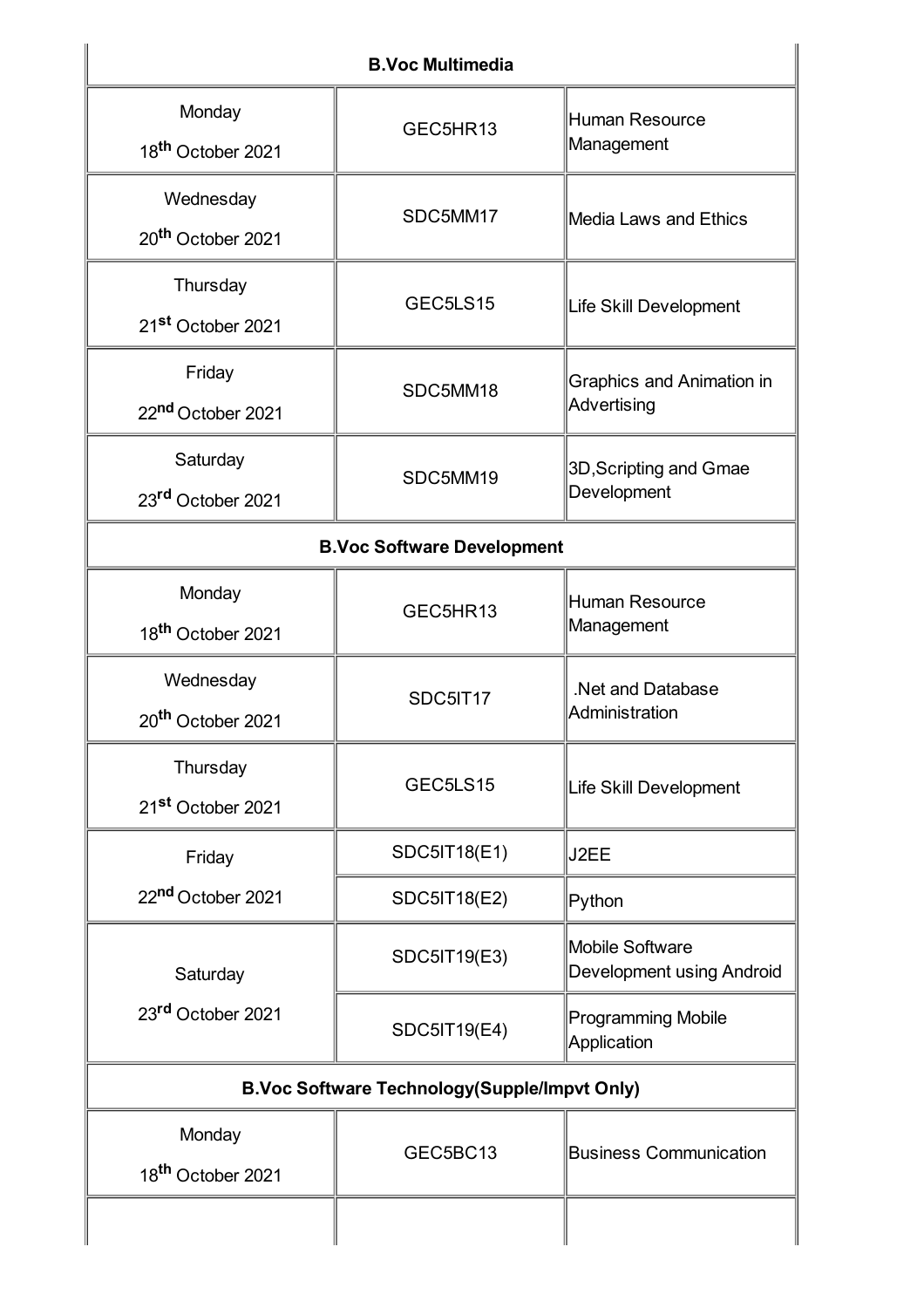| Wednesday                            | GEC5SM14                        | Software Project<br>Management                         |  |
|--------------------------------------|---------------------------------|--------------------------------------------------------|--|
| 20 <sup>th</sup> October 2021        |                                 |                                                        |  |
| Thursday                             |                                 | <b>PHP</b> Frame<br>works:CakePHP and Code<br> Igniter |  |
| 21 <sup>st</sup> October 2021        | SDC5ST17                        |                                                        |  |
| Friday                               |                                 | Programming in Mobile                                  |  |
| 22nd October 2021                    | SDC5ST18                        | Devices-Android                                        |  |
| Saturday                             |                                 |                                                        |  |
| 23rd October 2021                    | SDC5ST19                        | Data Structures Using Java                             |  |
|                                      | <b>B.Voc Fashion Technology</b> |                                                        |  |
| Monday                               |                                 | <b>Human Resource</b>                                  |  |
| 18 <sup>th</sup> October 2021        | GEC5HR10                        | Management                                             |  |
| Wednesday                            |                                 | <b>Garment Finishing And</b>                           |  |
| 20 <sup>th</sup> October 2021        | SDC5FT20                        | <b>Clothing Care</b>                                   |  |
| Thursday                             | SDC5FT21                        | Visual Merchandising and<br><b>Retail Management</b>   |  |
| 21 <sup>st</sup> October 2021        |                                 |                                                        |  |
| Friday                               | SDC5FT22                        | Apparel Costing and Export<br>Documentation            |  |
| 22 <sup>nd</sup> October 2021        |                                 |                                                        |  |
| <b>B.Voc Accounting and Taxation</b> |                                 |                                                        |  |
| Monday                               | GEC5HR11                        | <b>Human Resource</b><br>Management                    |  |
| 18 <sup>th</sup> October 2021        |                                 |                                                        |  |
| Wednesday                            | SDC5AT19                        | Marketing Management                                   |  |
| 20 <sup>th</sup> October 2021        |                                 |                                                        |  |
| Thursday                             | SDC5AT20                        | Quantitative Techniques for                            |  |
| 21st October 2021                    |                                 | <b>Business</b>                                        |  |
|                                      | SDC5AT21(E3)                    | <b>Corporate Taxation And Tax</b><br>Planning          |  |
| Friday                               |                                 |                                                        |  |
| 22nd October 2021                    | <b>SDC5AT21(E4)</b>             | Corporate Accounting                                   |  |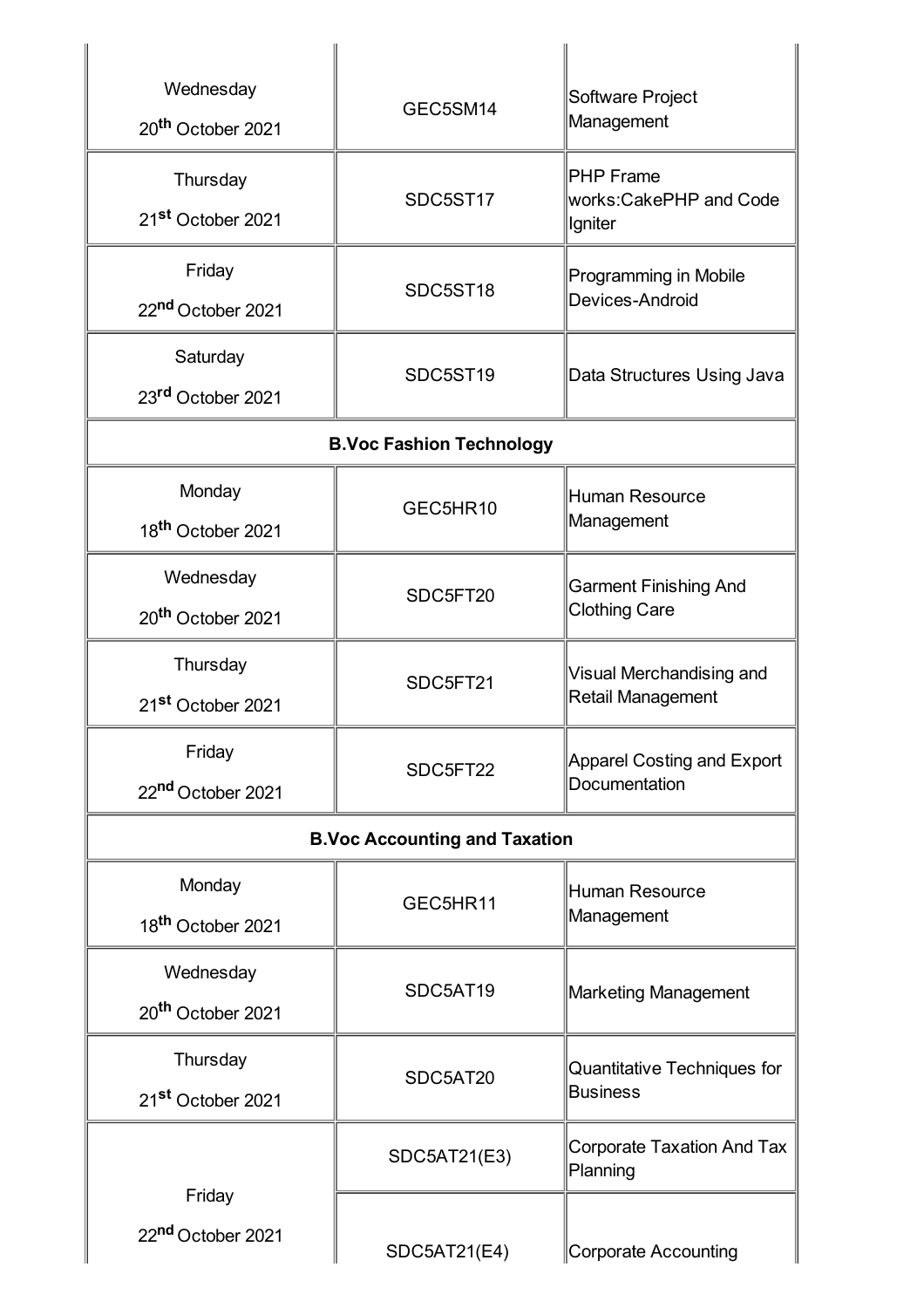| Saturday                             | <b>SDC5AT22(E5)</b>               | <b>Business Research Methods</b>        |  |
|--------------------------------------|-----------------------------------|-----------------------------------------|--|
| 23rd October 2021                    | <b>SDC5AT22(E6)</b>               | <b>Capiital Marketing</b>               |  |
|                                      | <b>B.Voc Logistics Management</b> |                                         |  |
| Monday                               | GEC5MM14                          | <b>Human Resource</b>                   |  |
| 18 <sup>th</sup> October 2021        |                                   | Management                              |  |
| Wednesday                            |                                   | Marketing Management                    |  |
| 20 <sup>th</sup> October 2021        | GEC5MM13                          |                                         |  |
| Thursday                             | GEC5MM15                          | Banking & Insurance<br>Managemnet       |  |
| 21 <sup>st</sup> October 2021        |                                   |                                         |  |
| Friday                               |                                   |                                         |  |
| 22nd October 2021                    | SDC5LM17                          | <b>Operations Management</b>            |  |
| Saturday                             |                                   | Retail Managemnet                       |  |
| 23rd October 2021                    | SDC5LM18                          |                                         |  |
| Monday                               | SDC5LM19                          | Air Cargo Logistics                     |  |
| 25 <sup>th</sup> October 2021        |                                   | Managemnet                              |  |
| <b>B.Voc Digital Film Production</b> |                                   |                                         |  |
| Monday                               | GEC5TV13                          | <b>Fundamentals Of TV</b><br>Production |  |
| 18 <sup>th</sup> October 2021        |                                   |                                         |  |
| Wednesday                            | GEC5MM14                          |                                         |  |
| 20 <sup>th</sup> October 2021        |                                   | Management in Media                     |  |
| Thursday                             | GEC5AP15                          | Advertising & Publicity Media           |  |
| 21 <sup>st</sup> October 2021        |                                   |                                         |  |
| Friday                               | GEC5NM16                          | Introduction to New Media               |  |
| 22 <sup>nd</sup> October 2021        |                                   |                                         |  |
| Saturday                             | DFC5FP17                          |                                         |  |
| 23rd October 2021                    |                                   | <b>Advanced TV Production</b>           |  |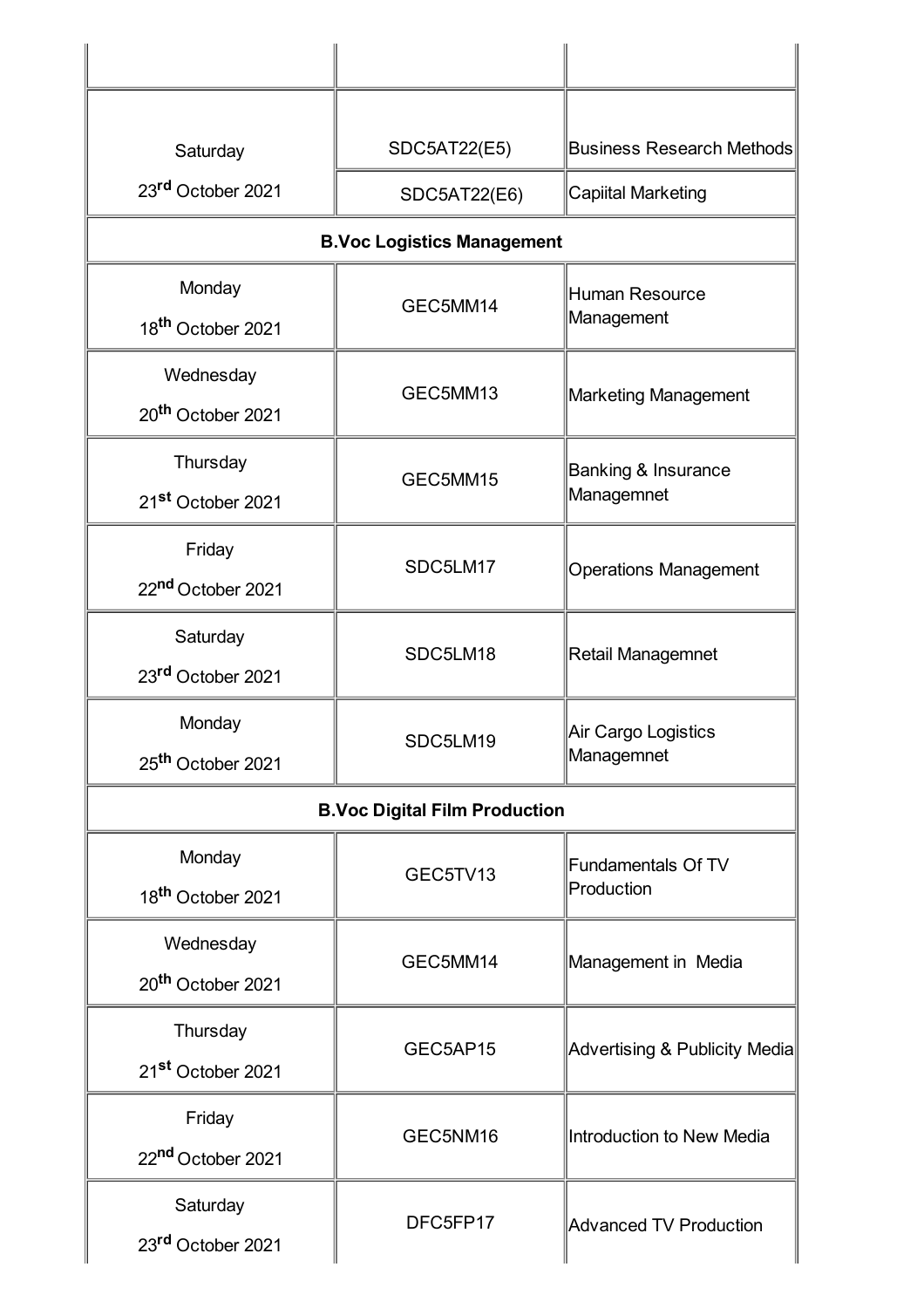| Monday<br>25 <sup>th</sup> October 2021 | DFC5FP18                                        | <b>Advanced Sound Design</b>                               |  |
|-----------------------------------------|-------------------------------------------------|------------------------------------------------------------|--|
|                                         | <b>B.Voc Fish Processing Technology</b>         |                                                            |  |
| Monday                                  | GEC5NFF05                                       | Nutraceuticals and                                         |  |
| 18 <sup>th</sup> October 2021           |                                                 | <b>Functional Foods</b>                                    |  |
| Wednesday                               | GEC5ME05                                        | Marine Ecology                                             |  |
| 20 <sup>th</sup> October 2021           |                                                 |                                                            |  |
| Thursday                                | SDC5AQ17                                        | <b>Cured &amp; Dried Fishery</b><br>Products               |  |
| 21 <sup>st</sup> October 2021           |                                                 |                                                            |  |
| Friday                                  | SDC5AQ18                                        | Packing & Labelling of Fish                                |  |
| 22nd October 2021                       |                                                 | & Fishery Products                                         |  |
| Saturday                                | SDC5AQ19                                        | Storage & Transportation of                                |  |
| 23rd October 2021                       |                                                 | <b>Fishery Products</b>                                    |  |
| Monday                                  | SDC5AQ20                                        | Instrumentation in Fish                                    |  |
| 25 <sup>th</sup> October 2021           |                                                 | Processing & Analysis                                      |  |
|                                         | <b>B.Voc Tourism and Hospitality Management</b> |                                                            |  |
| Monday                                  | GEC5MT13                                        | <b>Principles Of Marketing</b>                             |  |
| 18 <sup>th</sup> October 2021           |                                                 | (2018 Admission Onwards)                                   |  |
|                                         | GEC5BR14                                        | <b>Business Regulatory</b><br><b>Framework for Tourism</b> |  |
| Wednesday                               |                                                 | (2018 Admission Onwards)                                   |  |
| 20 <sup>th</sup> October 2021           | GEC5ET13                                        | Eco Tourism                                                |  |
|                                         |                                                 | (Prior to 2018 Admissions)                                 |  |
|                                         | GEC5TM15                                        | <b>Transportation Management</b>                           |  |
| Thursday                                |                                                 | (2018 Admission Onwards)                                   |  |
| 21 <sup>st</sup> October 2021           |                                                 | <b>Tourism Marketing</b>                                   |  |
|                                         | GEC5TM14                                        | (Prior to 2018 Admissions)                                 |  |
|                                         |                                                 |                                                            |  |